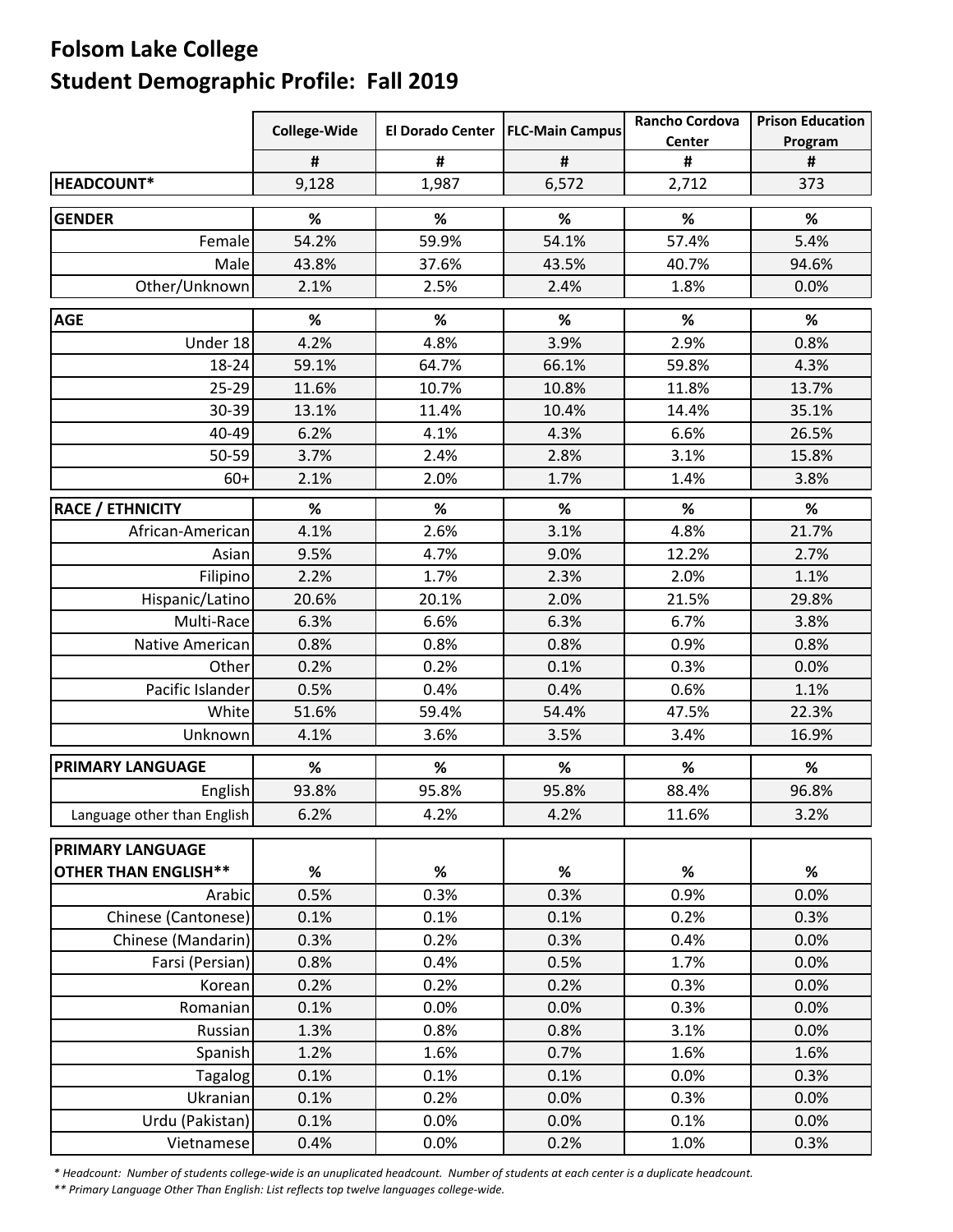## **Folsom Lake College Student Demographic Profile: Fall 2019**

|                                | College-Wide |       | El Dorado Center   FLC-Main Campus | <b>Rancho Cordova</b><br>Center | <b>Prison Education</b><br>Program |
|--------------------------------|--------------|-------|------------------------------------|---------------------------------|------------------------------------|
| <b>CITIZENSHIP</b>             | %            | $\%$  | %                                  | $\%$                            | %                                  |
| <b>Other Status</b>            | 1.5%         | 1.2%  | 1.4%                               | 2.0%                            | 0.8%                               |
| <b>Permanent Resident</b>      | 6.7%         | 3.0%  | 5.1%                               | 11.8%                           | 2.9%                               |
| Refugee Asylee                 | 1.0%         | 0.4%  | 0.6%                               | 2.1%                            | 0.0%                               |
| <b>Student Visa</b>            | 0.1%         | 0.0%  | 0.2%                               | 0.2%                            | 0.0%                               |
| <b>Temporary Resident</b>      | 0.5%         | 0.1%  | 0.4%                               | 0.8%                            | 0.3%                               |
| US Citizen                     | 90.0%        | 95.2% | 92.0%                              | 83.0%                           | 96.0%                              |
| Unknown                        | 0.2%         | 0.2%  | 0.2%                               | 0.3%                            | 0.0%                               |
| <b>INCOME LEVEL</b>            | %            | %     | %                                  | %                               | %                                  |
| <b>Below Poverty</b>           | 21.3%        | 17.3% | 16.0%                              | 25.8%                           | 94.6%                              |
| Low Income                     | 20.0%        | 21.1% | 19.7%                              | 22.5%                           | 0.5%                               |
| Middle Income or Higher        | 47.0%        | 49.6% | 65.7%                              | 42.1%                           | 0.3%                               |
| Unknown                        | 11.6%        | 12.0% | 12.3%                              | 9.5%                            | 4.6%                               |
| <b>BOG WAVIER STATUS</b>       | %            | %     | %                                  | %                               | %                                  |
| Received BOG waiver            | 49.6%        | 48.9% | 45.2%                              | 57.9%                           | 98.9%                              |
| Did not received BOG           | 49.4%        | 51.1% | 54.8%                              | 42.1%                           | 1.1%                               |
| <b>DSPS STATUS</b>             | %            | %     | %                                  | %                               | %                                  |
| <b>DSPS Participant</b>        | 5.9%         | 6.2%  | 6.8%                               | 4.5%                            | 0.0%                               |
| Not DSPS Participant           | 94.1%        | 93.8% | 93.2%                              | 95.5%                           | 100.0%                             |
| <b>CALWORKS STATUS</b>         | %            | $\%$  | %                                  | %                               | %                                  |
| CalWORKS Participant           | 0.9%         | 1.3%  | 0.6%                               | 2.1%                            | 0.0%                               |
| Not CalWORKS Participant       | 99.1%        | 98.7% | 99.4%                              | 97.9%                           | 100.0%                             |
| <b>EOPS STATUS</b>             | %            | $\%$  | %                                  | $\%$                            | $\%$                               |
| <b>EOP&amp;S Participant</b>   | 3.2%         | 2.7%  | 0.6%                               | 6.8%                            | 0.0%                               |
| Not EOP&S Participant          | 96.8%        | 97.3% | 99.4%                              | 93.2%                           | 100.0%                             |
| <b>FIRST GENERATION STATUS</b> | %            | %     | $\%$                               | $\%$                            | $\%$                               |
| Yes                            | 20.2%        | 19.0% | 17.2%                              | 25.7%                           | 30.3%                              |
| No                             | 79.8%        | 81.0% | 82.8%                              | 74.3%                           | 69.7%                              |
|                                |              |       |                                    |                                 |                                    |
| <b>VETERAN STATUS</b>          | %            | %     | %                                  | %                               | %                                  |
| Yes                            | 1.7%         | 0.2%  | 1.9%                               | 2.2%                            | 0.0%                               |
| No                             | 98.3%        | 97.8% | 98.1%                              | 97.8%                           | 100.0%                             |
| <b>HOURS EMPLOYED</b>          | %            | %     | %                                  | %                               | %                                  |
| $40+$                          | 11.9%        | 9.5%  | 11.2%                              | 11.9%                           | 2.4%                               |
| 30-39hrs                       | 10.0%        | 12.4% | 9.8%                               | 10.1%                           | 5.6%                               |
| 20-29hrs                       | 20.7%        | 24.4% | 22.2%                              | 20.4%                           | 2.1%                               |
| 10-19hrs                       | 16.5%        | 17.3% | 18.3%                              | 17.0%                           | 1.3%                               |
| 1-9hrs                         | 5.4%         | 5.3%  | 5.9%                               | 4.8%                            | 2.7%                               |
| Not seeking employment         | 15.9%        | 14.4% | 15.0%                              | 15.7%                           | 21.2%                              |
| None, seeking employment       | 19.6%        | 16.6% | 17.5%                              | 20.1%                           | 64.6%                              |